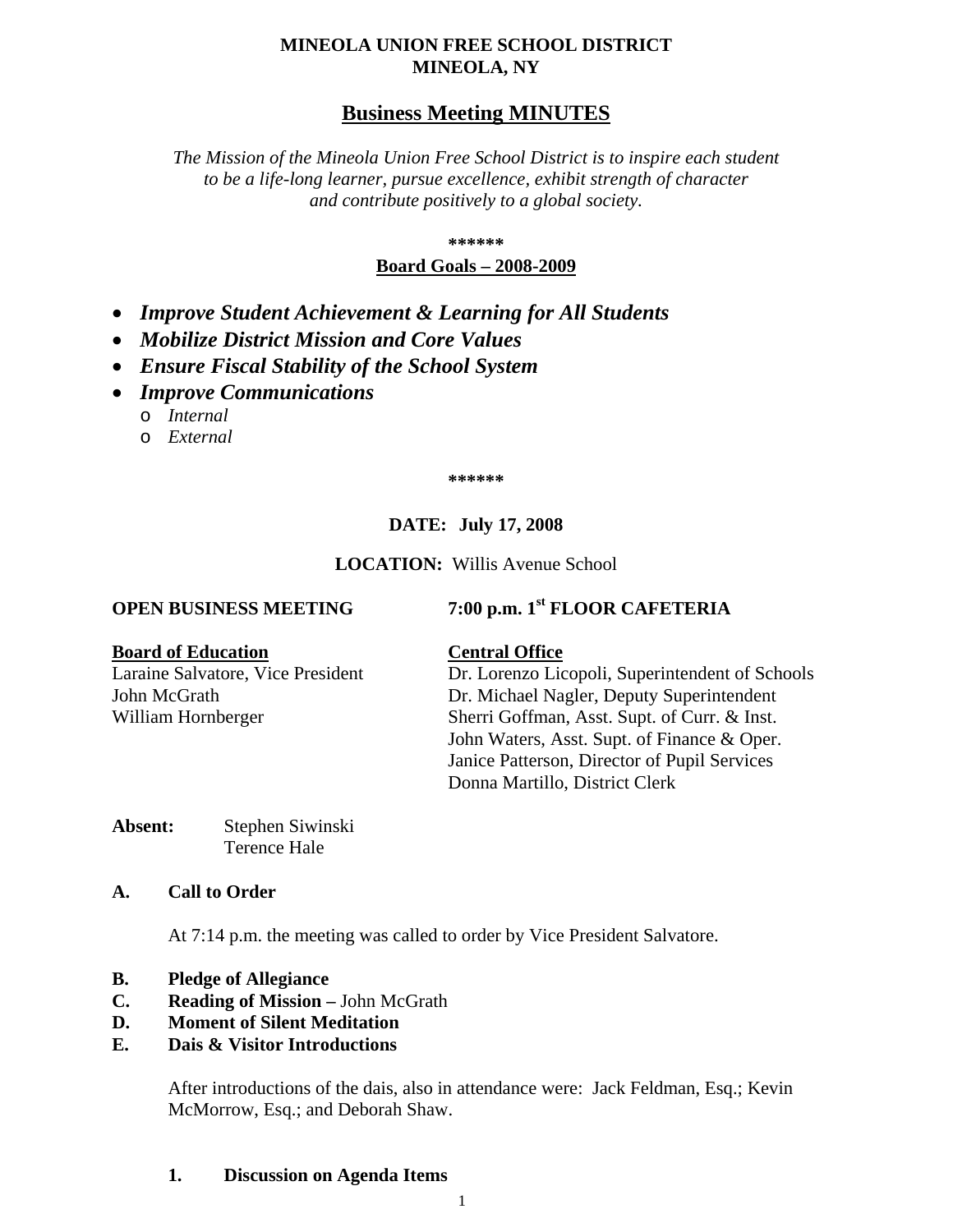The Board discussed the Sexual Harassment Regulation (Training of staff; posting of policy and regulation; inquiry if the regulation needed Board approval – only if Board policy stipulates the regulation needs Board approval). It was stated that the resolution was listed incorrectly. Mr. Feldman requested an explanation of changes and he would make them. The Supt. stated that a regulation is part of the policy. Mr. Feldman stated that it is unlikely that policies change drastically throughout the years.

There was a discussion regarding G.2. (Staffing Requests) as follows: increase of enrollment for Kindergarten (217); distribution of a chart with information broken down by school, number of students per class, the number of sections, average class size, and totals for K- 6 students; enrollment trend during the Summer; Cross Street parent petition to split the 3<sup>rd</sup> grade class; number of students and staff in Cross Street's  $2^{nd}$  grade classroom; number of students with IEPs in  $2^{nd}$ grade at Cross; optimum class size; and how cost estimates were derived.

The following was discussed regarding Literacy Collaborative Program: Allows flexibility, rotates each year, train people according to the model (Teacher teaches part of their day and reaches out to other classes the rest of the day), every teacher gets to work with coordinator, training of a fifth coach, success and evaluation of the program, comparison of test results for prior years; scores improved in all buildings; assignment of the literacy coordinator,  $\frac{1}{2}$  day in Cross Street's  $2^{nd}$ Grade class; rationale for pull outs (Mostly for speech or counseling, 2 to 3 times a week for 30 minutes); and pull outs taking same assessments as their peers.

## **2. General Discussion**

A resident needed clarification as to the difference between teachers, aides, and teacher assistants. Dr. Nagler explained the differences between the positions.

A resident inquired if a child was classified as inclusion in Cross Street's 3<sup>rd</sup> grade would the district split at 23 students. Ms. Patterson responded that there are alternatives whereby keeping the child in place.

A resident inquired as to the amount of time the inclusion teacher would be in the classroom. Ms. Patterson stated it would not be 100% of their day.

A resident voiced concern that last year her child was squeezed in a crowded classroom, infringing on his space, and making it difficult to learn.

A resident read a prepared statement and referred to her daughter's complaint that the only thing she could call her own was a hook and requested splitting Cross Street's 3<sup>rd</sup> grade class.

A resident spoke that he agreed with parents of Cross and referred to his request last year to split Meadow Drives  $1<sup>st</sup>$  grade class.

A resident shared research he found regarding counting students with IEPs as 1- 1/2 students.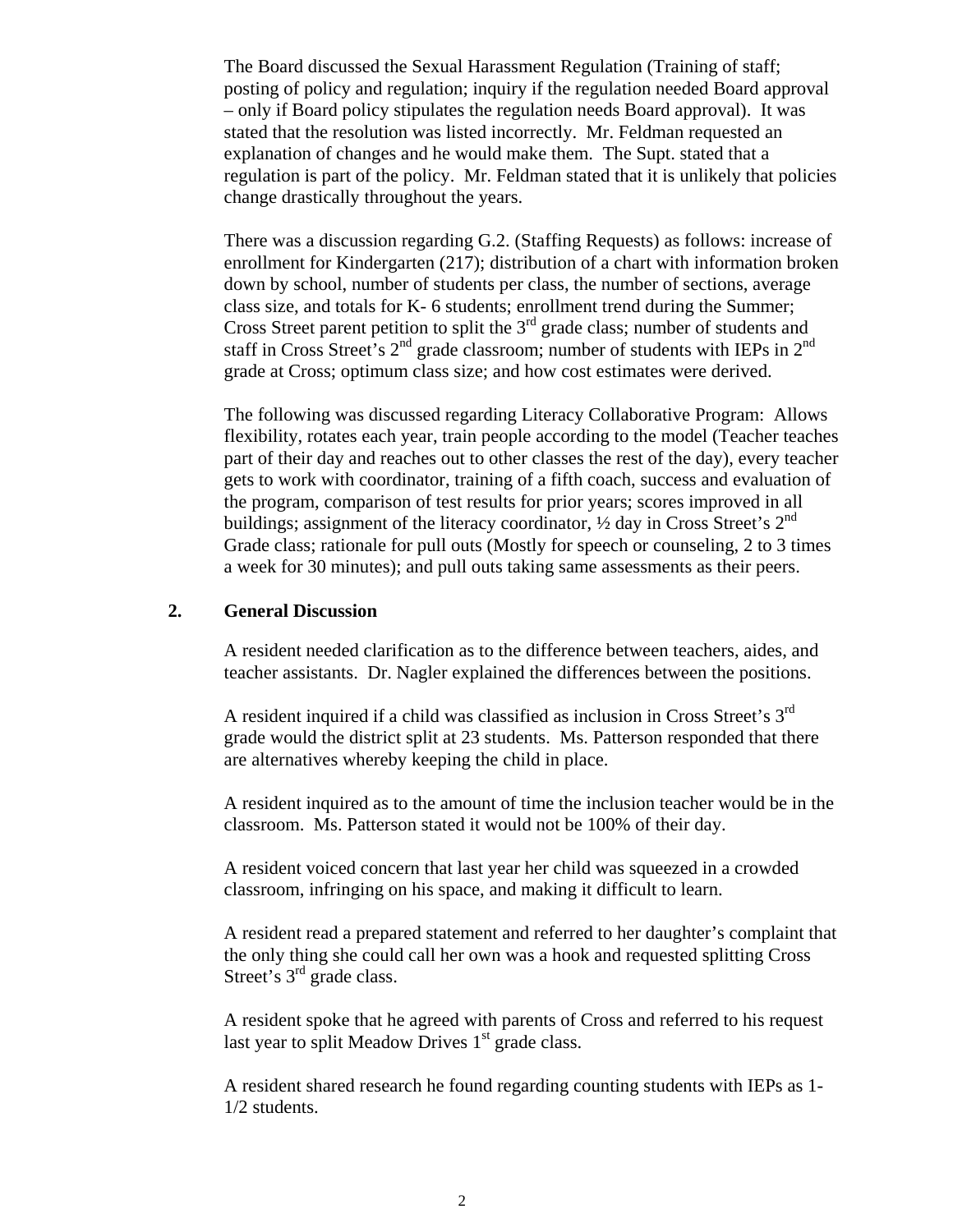A discussion took place regarding the number of teachers in a specific classroom, not wanting the students to identify with 2 separate teachers, and the literacy coordinator is also a teacher.

A resident inquired if splitting the class with the 26 students was ever considered. Ms. Goffman stated that another teacher would need to be hired.

A resident stated that they did not agree with the teacher/student ratio.

A resident stated he had received a letter from the district regarding team teaching and was skeptical if it would work. He suggested having 2 full time teachers.

Ms. Goffman stated that pull in and push-out services will still be provided to students regardless of the number of students.

A resident inquired as to the actual number of hours during the day all 26 students would be together. The Superintendent of Schools stated less than ½ of the day. Dr. Nagler stated no more than 2-1/2 hours.

A resident was concerned that by the district trying to meet the needs of all students, space would become an issue.

A resident commented that her daughter would complain about the lack of space and being distracted during the day last year.

A resident requested that the Board pursue Ms. Salvatore's suggestion in redistricting the school boundary lines for equity.

Ms. Goffman spoke about the literacy program and State assessments; monitoring growth; current  $4<sup>th</sup>$  graders at Cross were the first class to participate in the program 4 years ago. The Superintendent of Schools discussed student growth through implementing literacy based programs in Math and Reading and more students meeting State standards. Also discussed: grade configuration and closing a building based on financial consideration; neighborhood schools being part of Mineola's culture; maximize resources; and a clustering concept. A parent disagreed and did not want tracking.

A resident inquired as to the number of students per classroom. Ms. Salvatore responded 22 depending on special education students.

A resident inquired if all classrooms were the same size. The Superintendent of Schools responded that all classrooms meet the State's standard. All classrooms are between 1,000 and 1,100 square feet.

A resident inquired if the Board would consider a standard class size for children. Mr. McGrath responded that the Board agreed to review situations that do not meet guidelines, and the Board would require specific reasons to deviate from guidelines.

A resident inquired if there was a literacy teacher at Hampton. Ms. Goffman responded that the district is training someone for Hampton.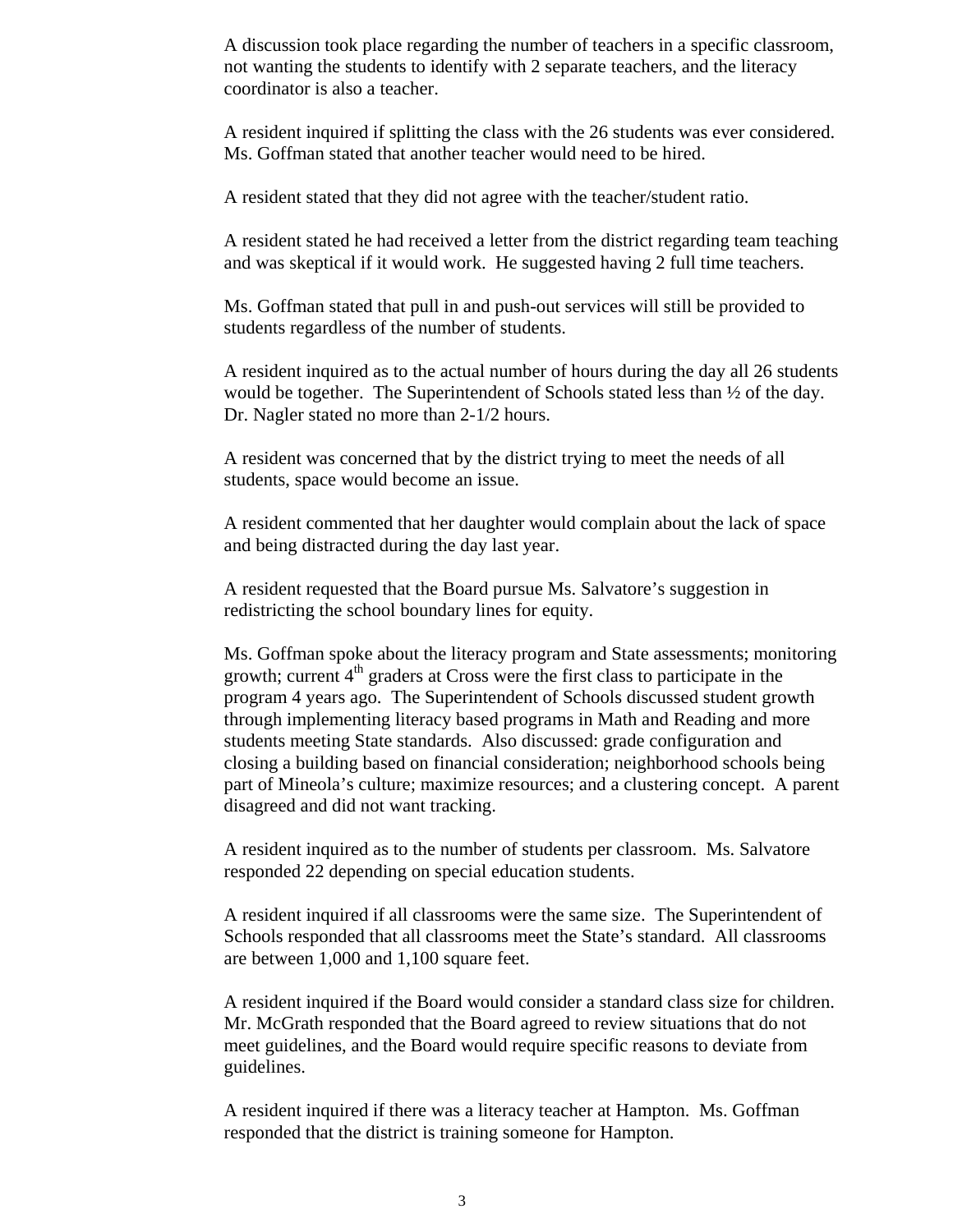A resident inquired if the district would be replacing a retired teacher at Cross. The Superintendent of Schools responded that she would be replaced.

Mr. Hornberger inquired if IEP students were counted as 1-1/2 students. The Superintendent of Schools responded that the number is not weighted.

Mr. Hornberger inquired if students, with the parent's consent, can be shifted from one school to another. The Superintendent of Schools responded that it would be a huge transportation expense, as much as hiring a teacher.

Mr. McGrath inquired of the parents present if any of them would like to send their child to another school. They responded no.

Mr. Hornberger asked administration for their recommendation from an educative prospective. The Superintendent of Schools responded that his recommendation was sent regarding optimum class sizes. He asked both Principals (Cross and Meadow) to be very frank. He has the confidence in the entire staff to accomplish the task. In making a decision, consideration to other parents of the school system must be given. The Superintendent of Schools feels it is not only a grade 3 issue, but 4 as well. Ms. Goffman stated that she has had many conversations with teachers and concurs with the Superintendent and believes they will do a fantastic job and meet the needs of the students.

The Superintendent of Schools discussed analyzing the data to determine the course of action regarding Cross Street and Meadow Drive's grades 1, 2, and 3. Administration wishes to more creatively use current staff in addressing these issues, i.e. having a classroom teacher shared between 2 grades.

A resident expressed concerns about the number of interruptions during a class.

A resident was concerned because the full Board of Education was not present to take a vote on this issue. Vice President Salvatore responded that there was a quorum.

A resident commented that there would be 1-1/2 staff for only 2-1/2 hours during the day for the Meadow Drive  $2<sup>nd</sup>$  grade, and referenced the Principal requesting a part time Aide.

A resident who is a High School Site Based Member spoke on behalf of the test prep SAT course by district teachers. He also stated that the teacher's program offered unique services and received unanimous support and further stated that this program should be as an alternative to the Kaplan program. The Superintendent of Schools responded that administration was asked to review the teacher's program. Mr. Water's reviewed the program from several contexts, i.e. Kaplan application of building use, policy for both programs, and profit making groups and all information was sent to the district's counsel. Nothing illegal was determined, but a practicable code of ethics issue was rendered. The practice of doing it for one group makes it difficult not to do it for another.

A resident stated that the Site Based Team is not recommending one program over another, just to offer an alternative.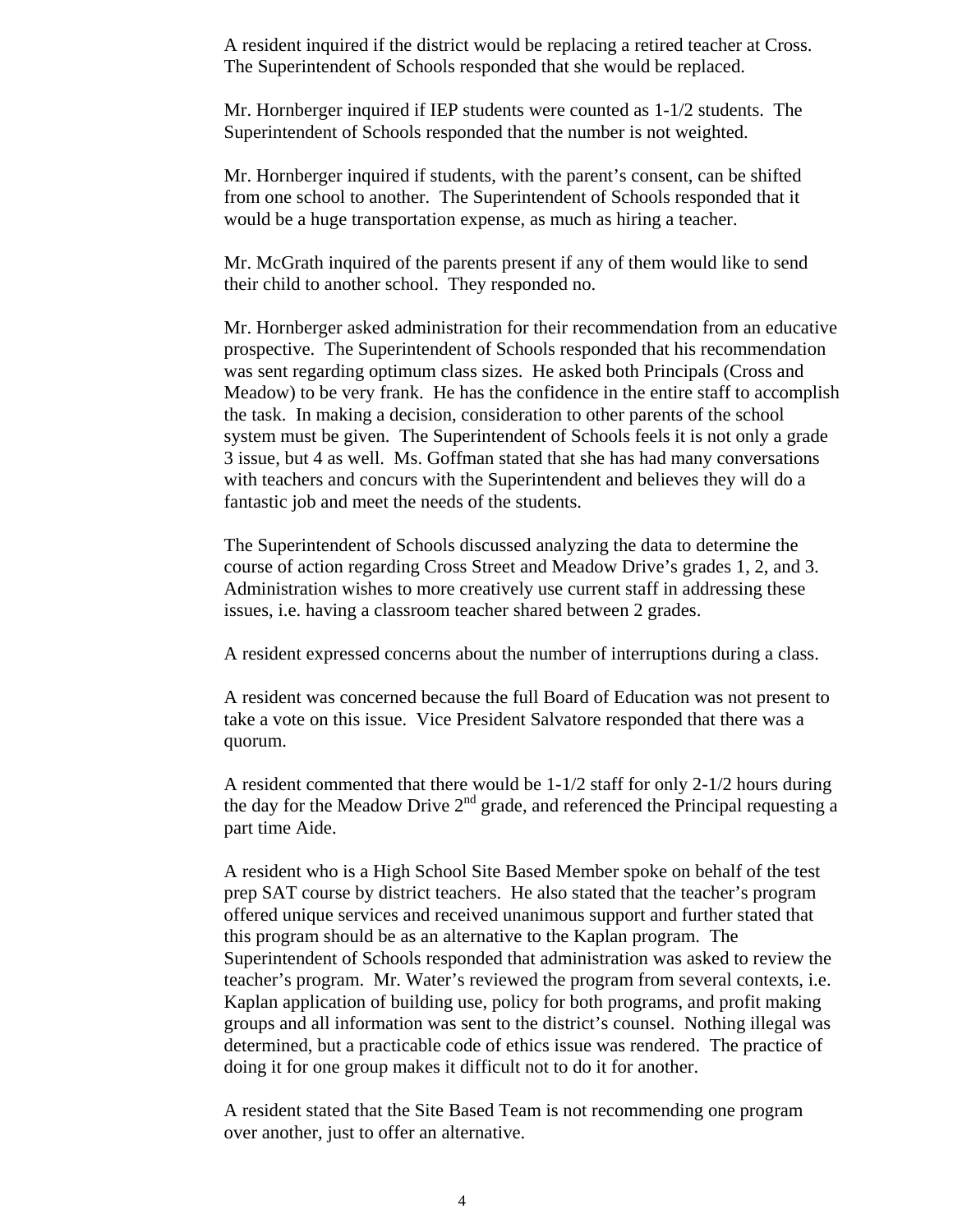The district's counsel was called upon for input. He stated that he does not know any of the teachers involved, but is generally concerned because they are using the school system for a profit. He gave a scenario of what could happen if a parent were dissatisfied with the teacher's program. The Superintendent of Schools referred to language in the MTA contract prohibiting teachers from tutoring their own students.

A resident inquired about a date for the Grade Configuration Study focus group. Vice President Salvatore responded sometime in September, no specific date has been set yet. The resident requested the Board to keep an open mind regarding the configuration of schools and referred to the past administration of Dr. Ricken, former Principal of the Junior High and Superintendent of Schools, and noted how the schools were configured.

A resident complained about the way executive sessions were reflected in the minutes of June 19<sup>th</sup>. Mr. McGrath responded that personnel matters are not discussed in public. Vice President Salvatore inquired of the Board if they intend to make changes and further stated that it will be discussed.

## **F. Old Business**

## **1. Regulation – Sexual Harassment #0110R**

After consulting with District's Counsel this item was removed from the Agenda.

#### **G. New Business**

#### **1. Board Retreat**

**RESOLUTLION #3 – BE IT RESOLVED** that the Board of Education establish July 23, 2008 from 9:00 a.m. to 5:00 p.m. as the date for the Board's Retreat, meeting in the Board conference Room at the Willis Avenue School. It will be an open meeting and the Board may enter into executive session at any time in accordance with regulations.

| <b>Motion:</b> | John McGrath      |
|----------------|-------------------|
| <b>Second:</b> | Laraine Salvatore |
|                |                   |

**Yes:** William Hornberger **No:** None John McGrath Laraine Salvatore

#### **Passed:** Yes

**RESOLUTION #4 – BE IT RESOLVED** that the Board of Education approves the following agenda for the July 23, 2008 retreat:

| <b>Motion:</b> | John McGrath       |
|----------------|--------------------|
| <b>Second:</b> | William Hornberger |

**Discussion:** Ms. Salvatore discussed items she would like discussed at the Board's 7/23/08 Retreat: Review open meetings' laws; review implementing language program in elementary; cost cutting measures; response to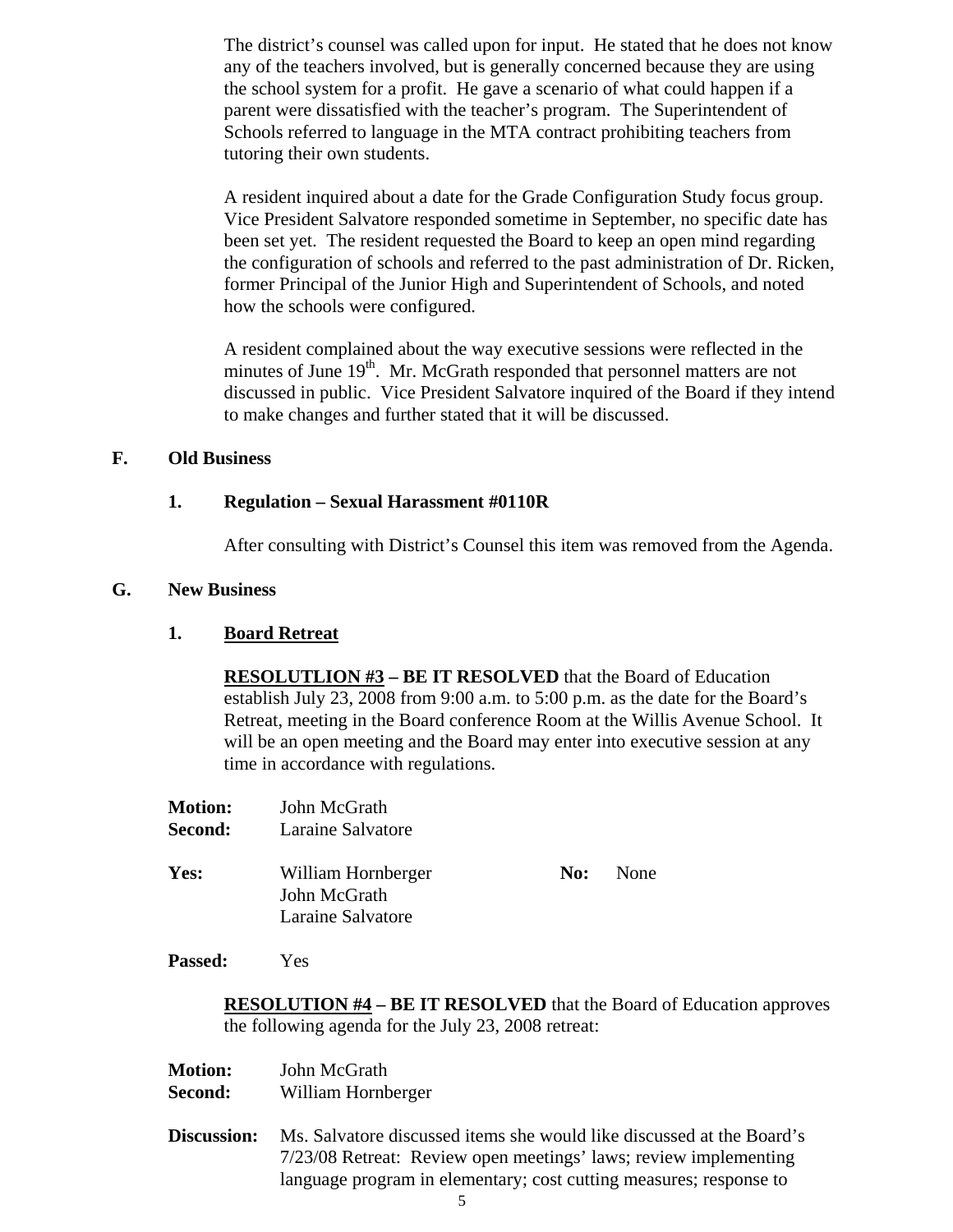community e-mails; and parking at the Korean Church. Mr. McGrath suggested prioritizing. Mr. Feldman interjected that the Retreat is treated as a Board Meeting (Open to the public). He further explained that the Board could set the Retreat's agenda as they wish. Mr. McGrath stated he would also like to include SAT Prep course to the Retreat's agenda.

| Yes: | William Hornberger | No: | None |
|------|--------------------|-----|------|
|      | John McGrath       |     |      |
|      | Laraine Salvatore  |     |      |

**Passed:** Yes

## **2. Staffing Requests**

**RESOLUTION #5– BE IT RESOLVED** that the Board of Education approves the following additional staffing requests:

## **Kindergarten Teacher – Willis**

Reason: Kindergarten enrollment is at 22 per class without Summer entrants.

| Yes | NΛ |
|-----|----|
|     |    |
|     |    |
|     |    |
|     |    |

# **3d Grade Teacher – Cross**

Reason: Request via petition class sizes are close to the guideline maximum.

| William Hornberger |  |  |
|--------------------|--|--|
| John McGrath       |  |  |
| Laraine Salvatore  |  |  |
|                    |  |  |

# **2nd Grade Teacher – Meadow**

Reason: Issue concerning 2 full time classes rather than 1 classroom with 1.5 Teachers and .5 Teacher Aide.

\*Literacy Collaborative Teacher.

| William Hornberger |  |
|--------------------|--|
| John McGrath       |  |
| Laraine Salvatore  |  |

## **1st Grade Teacher – Meadow**

Reason: Exceeds guidelines by one student. William Hornberger John McGrath Laraine Salvatore

- **Motion:** John McGrath
- **Second:** William Hornberger

A motion was made to table Resolution #5 pending further information.

**Motion:** William Hornberger **Second:** Laraine Salvatore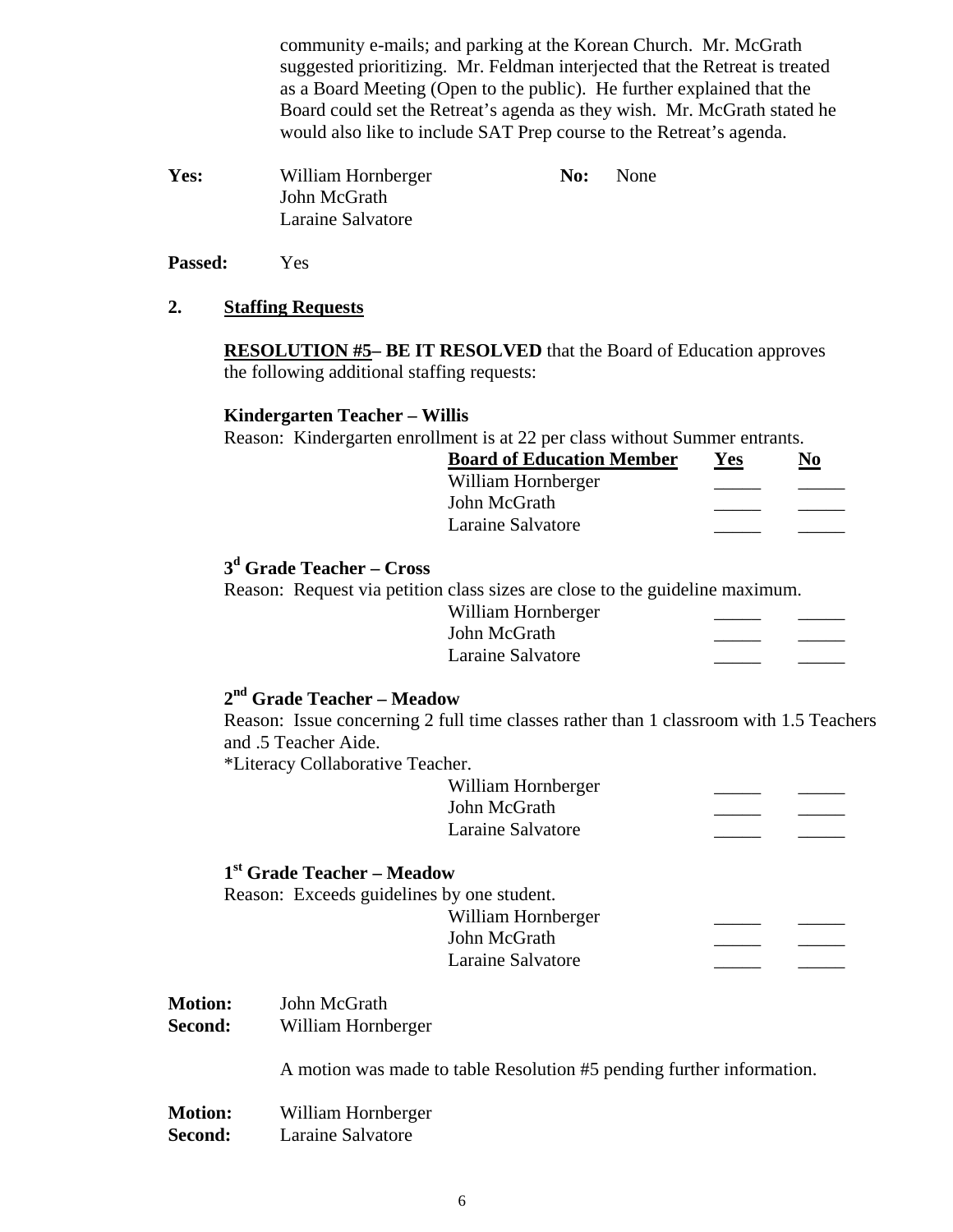| Discussion:                                                               | Mr. McGrath stated he thinks the Board has enough information to vote on<br>this Resolution tonight. The Board is under time constraints, if additional<br>teachers need to be hired in order to address the class size issues. Mr.<br>Feldman informed the Board that in order for the passage of action, all of<br>the present Board Members must vote unanimously. Mr. Hornberger<br>withdrew the motion to table Resolution #5 and no action was taken by the<br>Board.<br>A motion was made for the Board of Education to approve hiring an<br>additional Kindergarten Teacher for Willis Avenue School for the 2008- |                    |                                                                                                 |
|---------------------------------------------------------------------------|----------------------------------------------------------------------------------------------------------------------------------------------------------------------------------------------------------------------------------------------------------------------------------------------------------------------------------------------------------------------------------------------------------------------------------------------------------------------------------------------------------------------------------------------------------------------------------------------------------------------------|--------------------|-------------------------------------------------------------------------------------------------|
|                                                                           | 2009 school year.                                                                                                                                                                                                                                                                                                                                                                                                                                                                                                                                                                                                          |                    |                                                                                                 |
| <b>Motion:</b><br>Second:                                                 | John McGrath<br>Laraine Salvatore                                                                                                                                                                                                                                                                                                                                                                                                                                                                                                                                                                                          |                    |                                                                                                 |
| Yes:                                                                      | William Hornberger<br>John McGrath<br>Laraine Salvatore                                                                                                                                                                                                                                                                                                                                                                                                                                                                                                                                                                    | No:                | None                                                                                            |
| Passed:                                                                   | Yes                                                                                                                                                                                                                                                                                                                                                                                                                                                                                                                                                                                                                        |                    |                                                                                                 |
|                                                                           | A motion was made to table hiring an additional $3rd$ grade Teacher for<br>for Meadow Drive Schools for the 2008-2009 school year.                                                                                                                                                                                                                                                                                                                                                                                                                                                                                         |                    | Cross Street, 2 <sup>nd</sup> Grade Teacher for Meadow Drive, and 1 <sup>st</sup> Grade Teacher |
| <b>Motion:</b><br>Second:                                                 | William Hornberger<br>Laraine Salvatore                                                                                                                                                                                                                                                                                                                                                                                                                                                                                                                                                                                    |                    |                                                                                                 |
| Yes:                                                                      | William Hornberger<br>Laraine Salvatore                                                                                                                                                                                                                                                                                                                                                                                                                                                                                                                                                                                    | No:                | John McGrath                                                                                    |
| Passed:                                                                   | No                                                                                                                                                                                                                                                                                                                                                                                                                                                                                                                                                                                                                         |                    |                                                                                                 |
|                                                                           | The Board of Education now voted on the original motion to approve<br>Resolution #5 in the hiring of additional staff.                                                                                                                                                                                                                                                                                                                                                                                                                                                                                                     |                    |                                                                                                 |
| Yes:                                                                      | John McGrath                                                                                                                                                                                                                                                                                                                                                                                                                                                                                                                                                                                                               | No:                | Laraine Salvatore                                                                               |
|                                                                           |                                                                                                                                                                                                                                                                                                                                                                                                                                                                                                                                                                                                                            | <b>Abstention:</b> | William Hornberger                                                                              |
| Passed:                                                                   | N <sub>o</sub>                                                                                                                                                                                                                                                                                                                                                                                                                                                                                                                                                                                                             |                    |                                                                                                 |
| 3.                                                                        | <b>Library Automation and Resource Sharing Service Project</b>                                                                                                                                                                                                                                                                                                                                                                                                                                                                                                                                                             |                    |                                                                                                 |
| <b>RESOLUTION #6– BE IT RESOLVED</b> that the Board of Education approves |                                                                                                                                                                                                                                                                                                                                                                                                                                                                                                                                                                                                                            |                    |                                                                                                 |
|                                                                           |                                                                                                                                                                                                                                                                                                                                                                                                                                                                                                                                                                                                                            |                    |                                                                                                 |

the following Library Automation and Resource Sharing Service Project (#148532LP) agreement for years 2008-2009, \$89,944.00; 2009-2010, \$74,607.00; and 2010-2011, \$62,700.00:

*(i) the use of the Software and Equipment and the District's participation in the Library Automatic and Resource Sharing Service Project is essential to the District's proper, efficient and economic operation of its education program to be*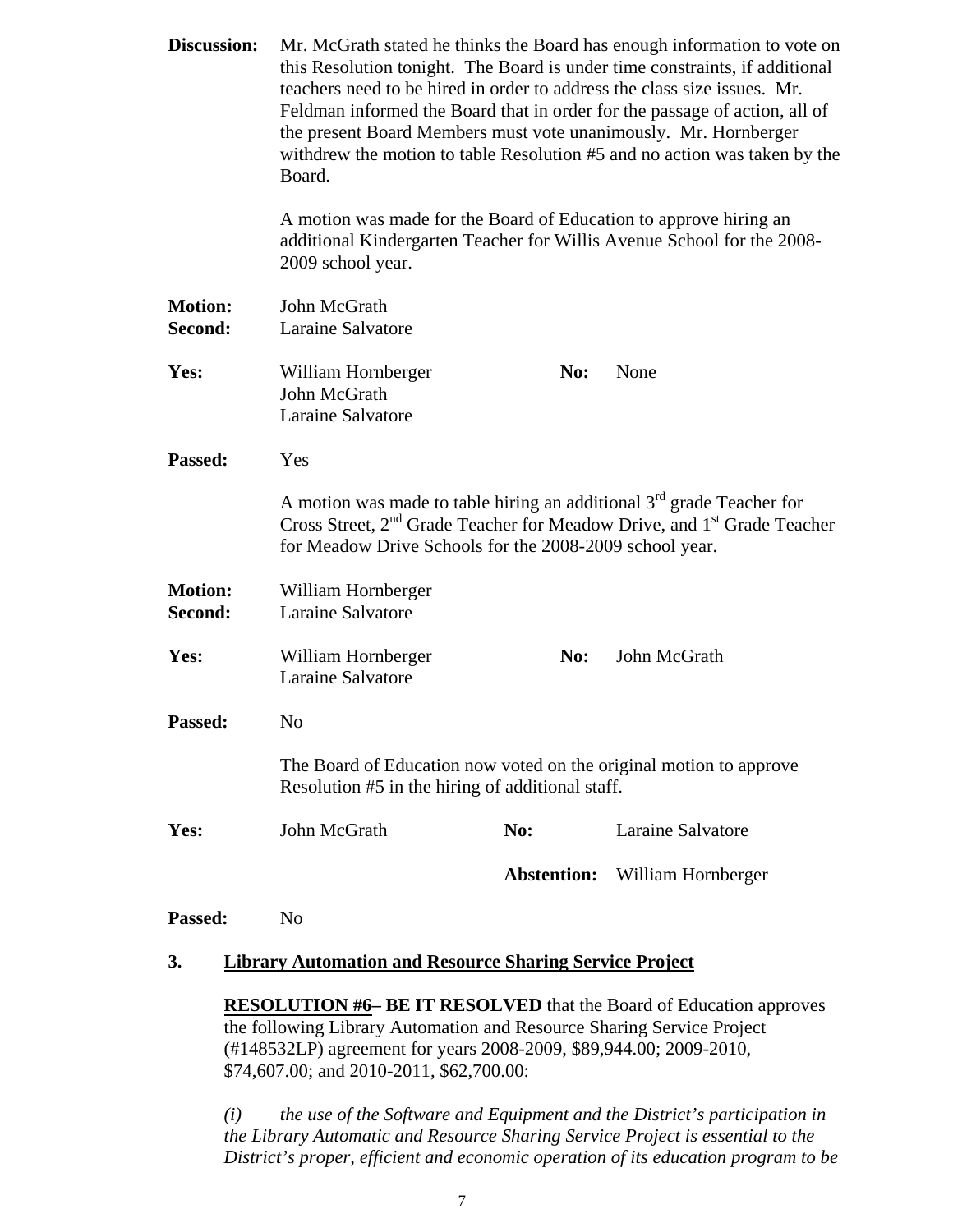*supported by the Equipment, and is necessary to maintain the District's educational program; and that*

*(ii) the expenses arising under this Agreement constitute ordinary contingent expenses necessary for providing educational services and transaction is in the best financial interests of the School District because it enables the District to utilize the equipment in a cost effective and economic manner.*

*And to approve an assignment of Co-Ser Agreement between the Mineola UFSD and Nassau BOCES arising under the agreement of project #148532LP to continue to expand its participation in Library Automation and Resource Sharing Service through the addition of Follett Destiny Software for seven sites, Mineola High School, Middle School, Hampton Street, Jackson Avenue, Meadow Drive, Cross Street, and Willis Avenue Schools and to authorize the Board President to sign the appropriate assignment and such other documents and agreements as may be necessary to effect the transaction subject to legal counsel review.*

| <b>Motion:</b> | John McGrath                                            |     |                                                                                                                                                 |
|----------------|---------------------------------------------------------|-----|-------------------------------------------------------------------------------------------------------------------------------------------------|
| Second:        | Laraine Salvatore                                       |     |                                                                                                                                                 |
| Discussion:    |                                                         |     | Mr. McGrath inquired if this was the same agreement as discussed. Ms.<br>Goffman responded yes and it needs official Board approval and signed. |
| Yes:           | William Hornberger<br>John McGrath<br>Laraine Salvatore | No: | None                                                                                                                                            |
| <b>Passed:</b> | Yes                                                     |     |                                                                                                                                                 |

## **H. Consensus Agenda**

# **1. Accepting of Minutes**

a. That the Board of Education accepts the minutes of the June 5, 2008 (Work Session) and June 19, 2008 (Business) Meetings as presented.

# **2. Instruction**

- a. Resignation/Leave of Absence
	- 1. That the Board of Education accepts the letter of resignation for Filomena Sorentino, Foreign Language Teacher, effective July 31, 2008.
	- 2. That the Board of Education grants a request to Nelida DeAlmeida, for a leave of absence using accrued sick days followed by a FMLA leave of absence, for child-rearing purposes starting September 1, 2008.
- b. Appointments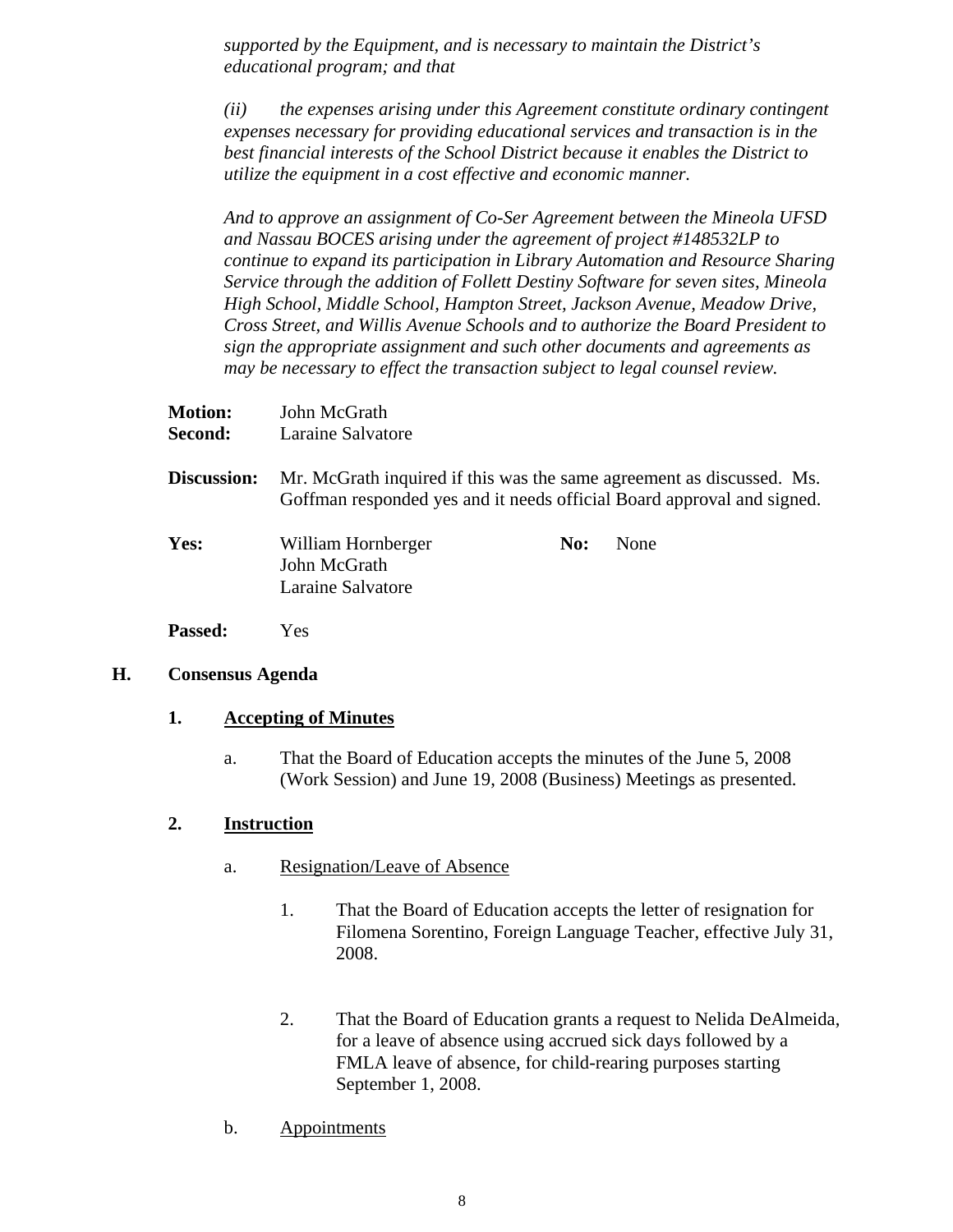1. That the Board of Education approves the appointments of the following Science Resource Teachers for the 2008-2009 school year, at an hourly rate of pay, in accordance with the MTA Contract.

| Thomas Nucci           | <b>Cross Street</b>                   |
|------------------------|---------------------------------------|
| Janice Killelea        | <b>Hampton Street</b>                 |
| <b>Nicole Bartone</b>  | Jackson Avenue                        |
| Elena Murphy           | Jackson Avenue                        |
| <b>Bradley Carrell</b> | <b>Meadow Drive (Shared Position)</b> |
| Elizabeth Goldman      | <b>Meadow Drive (Shared Position)</b> |
| Terri Wolfe            | Willis Avenue                         |
|                        |                                       |

2. That the Board of Education approves the appointments of the following Math Lead Teachers for the 2008-2009 school year, at an hourly rate of pay, in accordance with the MTA Contract.

| <b>Elizabeth Donnelly</b> | <b>Cross Street</b>   |
|---------------------------|-----------------------|
| Andrea Romano             | <b>Hampton Street</b> |
| Mary LoCascio             | Jackson Avenue        |
| Margie Buttgereit         | <b>Meadow Drive</b>   |
| Nancy Ekloff              | Willis Avenue         |

3. That the Board of Education approves the following teachers for the Jump Start Program, which is Title III funded, from August 18, 20008 through August 29, 2008:

| Mary Kenny     | \$1,612.00 |
|----------------|------------|
| Angelo Suarez  | \$1,612.00 |
| Lucia Barberio | \$1,612.00 |

4. That the Board of Education approves the following staff for the Fall Interscholastic Athletic season for the 2008-2009 school year:

| <u>SPORT &amp; LEVEL</u>           | <b>NAME</b>           | <b>STEP</b>    | <b>SALARY</b>  |
|------------------------------------|-----------------------|----------------|----------------|
| <b>Varsity Football</b>            | Dan Guido             | 3              | \$9,930.25     |
| Varsity Football Assistant         | Helms Bohringer       | 3              | \$6,787.25     |
| Varsity Football Assistant         | John Tortora          | 3              | \$6,787.25     |
| <b>JV</b> Football                 | Mark Miller           | 3              | \$6,307.37     |
| <b>JV</b> Football Assistant       | <b>TBD</b>            |                |                |
| 7/8 Football                       | Mike Perro            | 3              | \$5,834.95     |
| 7/8 Football Assistant             | Mario Villa           | 3              | \$5,359.33     |
| 7/8 Football Assistant             | <b>Matt Antoniou</b>  | 3              | \$5,359.33     |
| <b>Boys Varsity Soccer</b>         | Paul Pereira          | 3              | \$7,253.25     |
| <b>Boys JV Soccer</b>              | Al Cavalluzzo         | 3              | 4,944.77<br>\$ |
| Boys 7 <sup>th</sup> Grade Soccer  | <b>Bill DiGennaro</b> | 3              | \$4,425.22     |
| Boys 8 <sup>th</sup> Grade Soccer  | <b>Matt Moscola</b>   | $\overline{2}$ | \$ 3,947.45    |
| <b>Girls Varsity Soccer</b>        | Katherine Hock        | 3              | \$7,253.25     |
| <b>Girls JV Soccer</b>             | Tara McDonnell        | 3              | \$4,944.77     |
| Girls 7 <sup>th</sup> Grade Soccer | Jacqueline Hazel      | $\overline{2}$ | \$ 3,947.45    |
| Girls 8 <sup>th</sup> Grade Soccer | Meghan Nelson         | 3              | \$4,425.22     |
| Girls Varsity Volleyball           | Diana Nick            | 3              | \$7,253.25     |
| Girls JV Volleyball                | <b>Hyunah Park</b>    | $\overline{c}$ | \$4,425.22     |
| <b>Varsity Golf</b>                | Al Weidlein           | 3              | \$4,097.42     |
| <b>Cross Country</b>               | Kristin Frazer        | 3              | \$4,944.77     |
| <b>Athletic Trainer</b>            | John DiGregorio       | <b>NA</b>      | \$31,014.10    |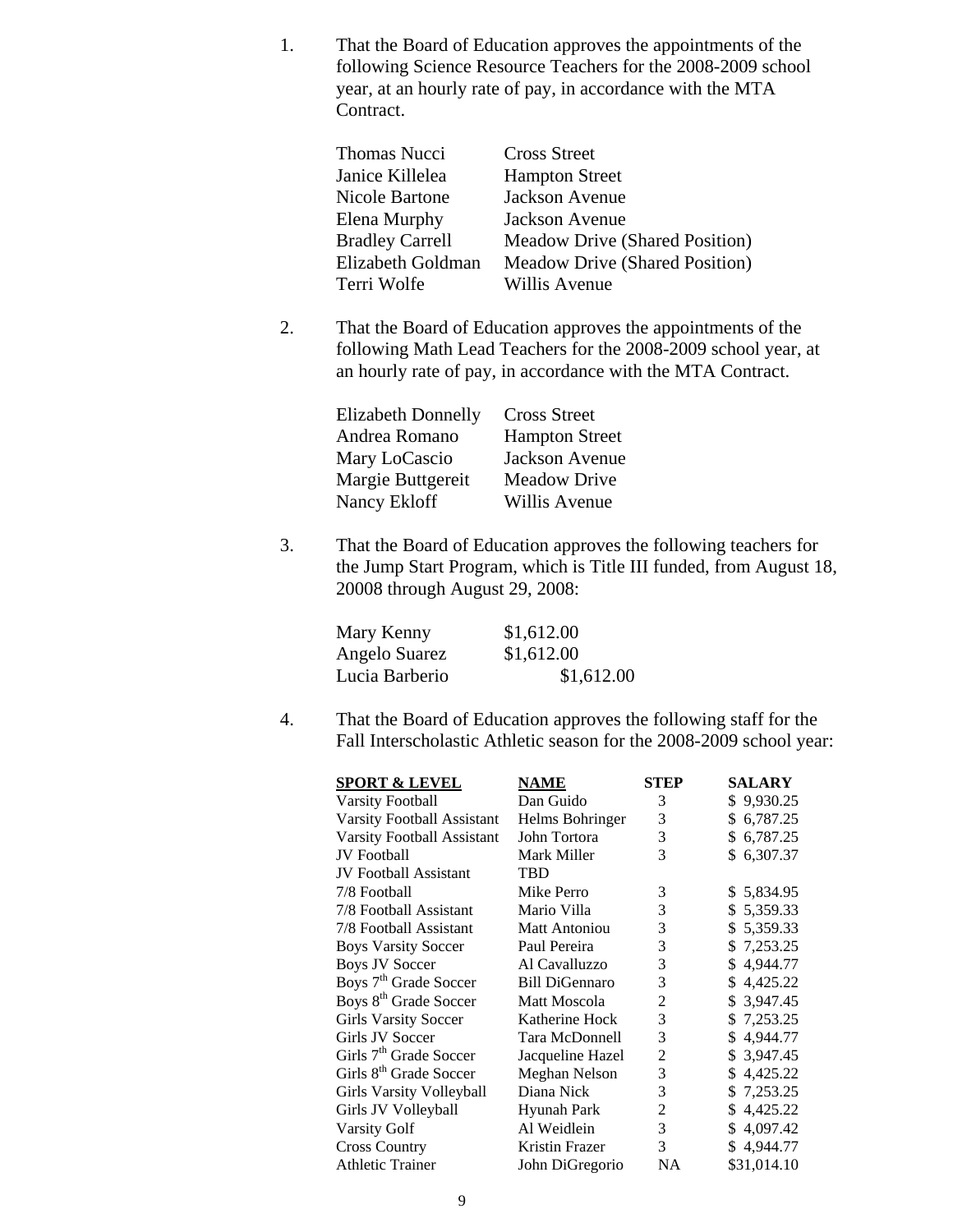|                                                                                                                                                                       | Cheerleading **                         | Hyunah Park                                                                          | \$4,430.58 |
|-----------------------------------------------------------------------------------------------------------------------------------------------------------------------|-----------------------------------------|--------------------------------------------------------------------------------------|------------|
|                                                                                                                                                                       | Cheerleading $**$                       | Nancy Rojas                                                                          | \$2,142.45 |
|                                                                                                                                                                       |                                         | *Salary and position are for the 2008-2009 school year.                              |            |
|                                                                                                                                                                       |                                         | ** This Stipend is being split by two teachers as they will be sharing the position. |            |
|                                                                                                                                                                       | Salaries as per 2008-2009 MTA Contract. |                                                                                      |            |
| 5.<br>That the Board of Education approves the addition of the following<br>individuals to the Per Diem Substitute Teacher list at a daily rate of<br>pay of \$90.00: |                                         |                                                                                      |            |
|                                                                                                                                                                       | Pollyanne Peluso                        | Pre-K-Grade 6                                                                        |            |
|                                                                                                                                                                       | Danielle Anderson                       | PreK-Grade 6 and Students with Disabilities                                          |            |
| 6.                                                                                                                                                                    |                                         | That the Board of Education approves the appointment of Maryl                        |            |

- 6. That the Board of Education approves the appointment of Maryl Fitzpatrick, to the position of Leave Replacement Math Teacher, for Rebekah Seiden, effective September 1,2 008 to June 30, 2009; salary, BA+15, Step 4, \$63,972.00.
- 7. That the Board of Education approves the appointment of Surabhi Alexander, HS Special Ed Teacher, for the 2008 Summer Special Ed Programs; 2 hours daily for 30 days at the salary of \$2,418.00.

# **2.1. Instruction: Committee on Special Education Actions**

# **2.2. Instruction: Contracted Instructional Services**

- a. Adelphi University Education Leadership and Technology
	- 1. That the Board of Education approves the application and contract between the Mineola Union Free School District and Adelphi University for the period July 1, 2008 to June 30, 2010 to provide an Advanced Certificate Program in Literacy, offered at Mineola High School, funded by individuals taking the course.

# **2.3. Instruction: Student Actions**

- a. Field Trip
	- 1. That the Board of Education approves an out-of-state, overnight field trip request as follows:
		- High School Guidance Trip Students visiting 5 Colleges in Connecticut, September 19-20, 2008

# **2.4. Instruction: Other**

# **3. Civil Service**

- a. Resignations/Leave of Absence
	- 1. That the Board of Education accepts the resignation of Russell Costa, Head Custodian, effective July 18, 2008.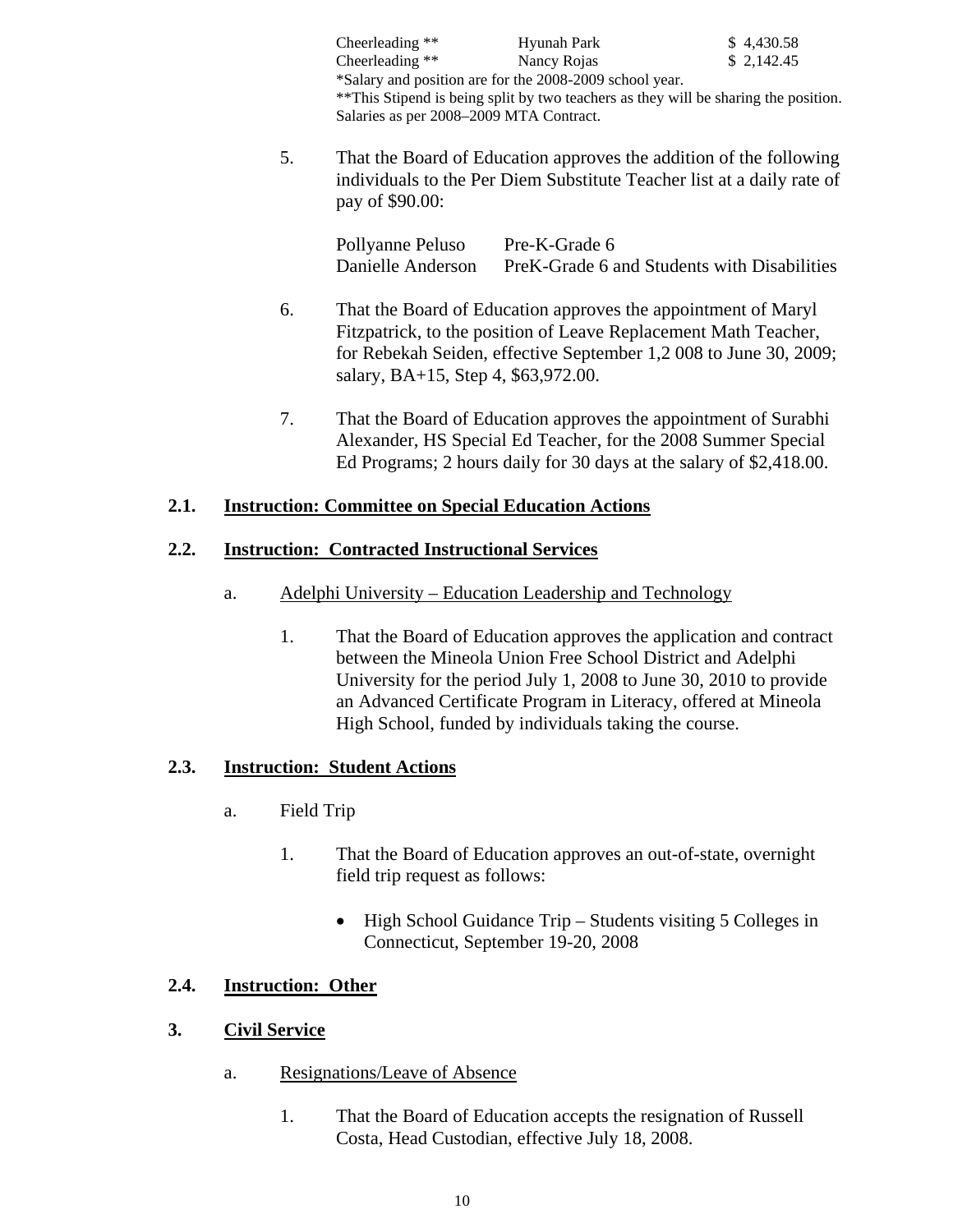- 2. That the Board of Education approves a paid Medical Leave of Absence for Joann Rios, Bus Driver, effective July 14, 2008 through August 22, 2008.
- b. Appointments
	- 1. That the Board of Education approves the appointment of Kim Baker to Training Instructor at an annual stipend of \$2,000.00 in addition to his position as a Head Bus Mechanic, effective July 1, 2008.
	- 2. That the Board of Education approves the appointment of Alexandra Lisonek as a Summer Worker in the Business Office, effective July 9, 2008 at an hourly rate of pay, \$8.00.
	- 3. That the Board of Education approves the appointment of the following Bus Attendants for the Summer Programs, effective July 1, 2008 through August 15, 2008:

|             | <b>Hourly</b> |
|-------------|---------------|
|             | <b>Wage</b>   |
| D. Aviles   | \$32.98       |
| D. Buckley  | \$31.09       |
| K. Diskin   | \$26.55       |
| F. Lapoff   | \$26.55       |
| M. Ramos    | \$27.27       |
| J. Klein    | \$21.39       |
| M. Krumholz | \$26.55       |
| D. Delape   | \$15.22       |
| R. Kaletsky | \$16.61       |
|             |               |

- c. Amendment of Salary
	- 1. That the Board of Education amends the salary of Kathleen Aiello, part time Teacher Aide for the Summer Language Program from \$18.81 to \$19.81, effective July 1, 2008.
- d. New Positions
	- 1. That the Board of Education approves the position of Account Clerk in the Office of Curriculum and Instruction, effective July 1, 2008.
	- 2. That the Board of Education approves the annual position of Bus Driver Training Instructor for the Transportation Department, effective July 1, 2008.
	- 3. That the Board of Education approves a summer clerical position in the Business Office effective July 9, 2008 at the hourly rate of pay, \$8.00. The position is for the Accounts Payable Department.

## **4. Business/Finance**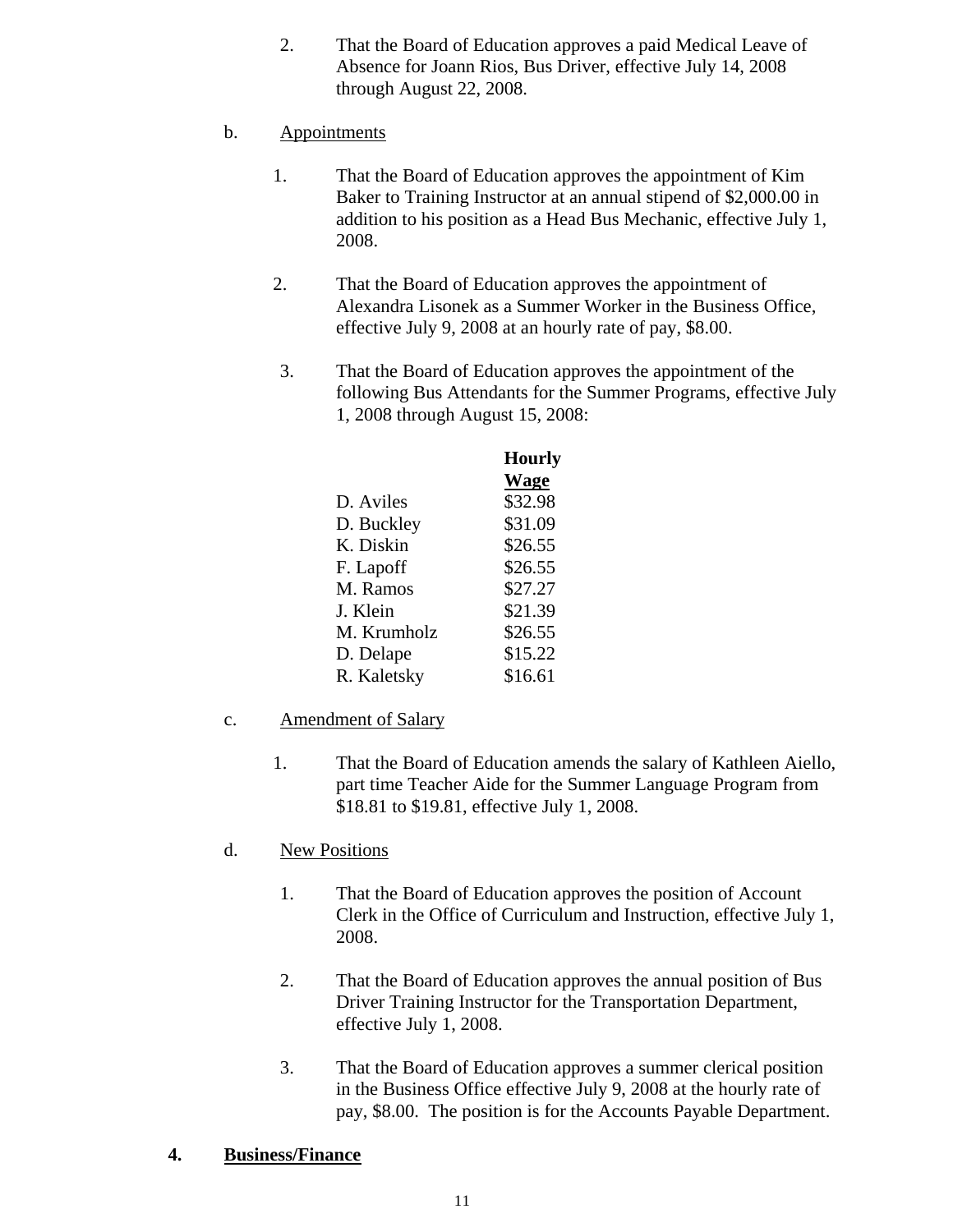# a. Treasurer's Report

- 1. That the Board of Education accepts the Treasurer's Report for the period ending May 31, 2008 and directed that it be placed on file.
- b. Approval of Invoices and Payroll
	- 1. That the Board of Education approves the Invoices and Payroll for the period ending June 30, 2008.

| Warrant #23<br>Warrant #24                         | \$ 311,711.08<br>\$655,491.72    |
|----------------------------------------------------|----------------------------------|
| <b>Credits to Expense</b><br><b>TOTAL EXPENSES</b> | \$302,110.48 Cr.<br>\$665,092.32 |
| PAYROLL #23 & #24                                  |                                  |
| General                                            | \$7,639,867.60                   |
| Fund F                                             | 108,165.74<br>\$                 |
| <b>TOTAL PAYROLL</b>                               | \$7,748,033.34                   |

# **4.1. Business/Finance: Contract Approvals**

- a. Transportation Contracts
	- 1. That the Board of Education approves a contract with Herricks UFSD for the 2008-2009 to provide transportation for Herricks students as follows:

|                 |            | <b>Revenue per Month</b> | <b>Total Revenue</b> |
|-----------------|------------|--------------------------|----------------------|
| <b>School</b>   | # Students | per Student              | per Month            |
| L.I. Lutheran   | ∍          | \$202.20                 | 404.40               |
| St. Dominick    |            | \$495.74                 | \$1,487.22           |
| Progressive     |            | \$342.50                 | \$342.50             |
| Clarke MS BOCES |            | \$400.00                 | 400.00               |
| Mill Neck       |            | \$577.12                 | \$1,154.24           |

# b. CORE - Technology Contract

1. That the Board of Education approves the application and contract between the Mineola Union Free School District and CORE for services provided for the period July 1, 2008 to June 30, 2009.

# **4.2. Business/Finance: Bids**

- a. That the Board of Education approves the participation of the Mineola Union Free School District in the following cooperative bids:
	- Fuel/Gasoline Access Card Herricks UFSD Co-op Bid 08/09
	- Custodial Supplies, Green Clean Products, Electrical Supplies, Plumbing Supplies, Lumber & Masonry Supplies – Rockville Centre UFSD Co-op Bids 08/09
- b. That the Board of Education awards the Five Year Bus Lease to the lowest responsible bidder meeting specifications, **Sovereign Bank**.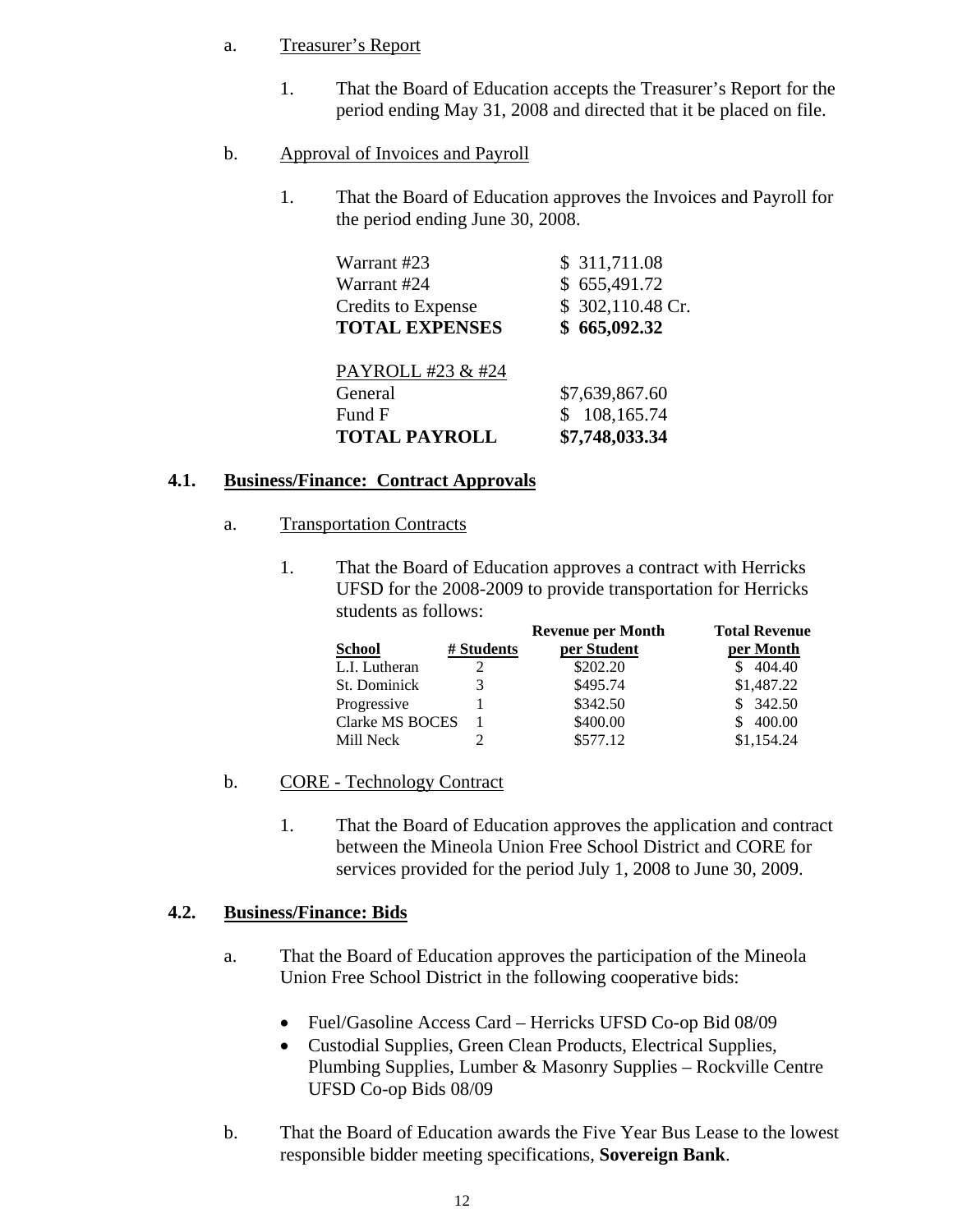c. That the Board of Education extends the 07/08 Instrumental Rental Bid award to Laconia Music Center for the 2008-2009 school year at no price increase.

# **5. Other**

- a. Disposal of Obsolete Equipment
	- 1. That the Board of Education deems the following 1990 Ford Bus Vans obsolete and allow them to be properly disposed of in accordance with District Policy 6900-Disposal of District Property:
		- #58 VIN 1FDJE34M9LHB55314 #59 VIN 1FDJE34M6LHB55318

# b. School Lunch and Breakfast Prices

1. That the Board of Education approves the following prices for the 2008-2009 school year:

| <b>Elementary Lunch</b>     | \$1.50 |
|-----------------------------|--------|
| <b>Secondary Lunch</b>      | \$1.75 |
| <b>Elementary Breakfast</b> | \$1.00 |
| <b>Secondary Breakfast</b>  | \$1.30 |

# c. Health Services 2007-2008

1. That the Board of Education approves Health Services Contracts for the 2007-2008 for Mineola resident students attending nonpublic schools in other school districts:

| Garden City   | 13 | Waldorf (5)                       | \$640.59 | \$8,327.67  |
|---------------|----|-----------------------------------|----------|-------------|
|               |    | St. Joseph (7)                    |          |             |
|               |    | St. Anne's $(1)$                  |          |             |
| Hempstead     | 44 | <b>Sacred Heart</b>               | \$940.00 | \$41,360.00 |
| Hicksville    | 41 | Holy Trinity (38)                 | \$476.75 | \$19,546.75 |
|               |    | Trinity Lutheran (3)              |          |             |
| Jericho       | 14 | L.I. Lutheran (12)                | \$799.62 | \$11,194.68 |
|               |    | Solomon Schecter (2)              |          |             |
| Manhasset     | 20 | St. Mary's                        | \$705.56 | \$14,111.20 |
| North Merrick | 3  | Progressive School of LI (3)      | \$402.00 | \$1,206.00  |
| NHP-GCP       | 3  | Notre Dame                        | \$615.75 | \$1,847.25  |
| Plainview-    |    |                                   |          |             |
| Old Bethpage  | 2  | <b>Hebrew Academy</b>             | \$691.00 | \$1,382.00  |
| Pt Washington | 1  | St. Peter's                       | \$685.72 | \$685.72    |
| Syosset       | 14 | Our Lady of Mercy                 | \$704.43 | \$9,862.02  |
| Uniondale     | 53 | Kellenberg (49)                   | \$579.90 | \$30,734.70 |
|               |    | Hebrew Academy (3)                |          |             |
|               |    | St. Martin DePorres Marianist (1) |          |             |
| Westbury      | 6  | Holy Child (6)                    | \$668.69 | \$4,012.14  |

2. That the Board of Education approves Health Services Contract for the 2007-2008 school year for non-Mineola students attending Corpus Christi and St. Aidan Schools: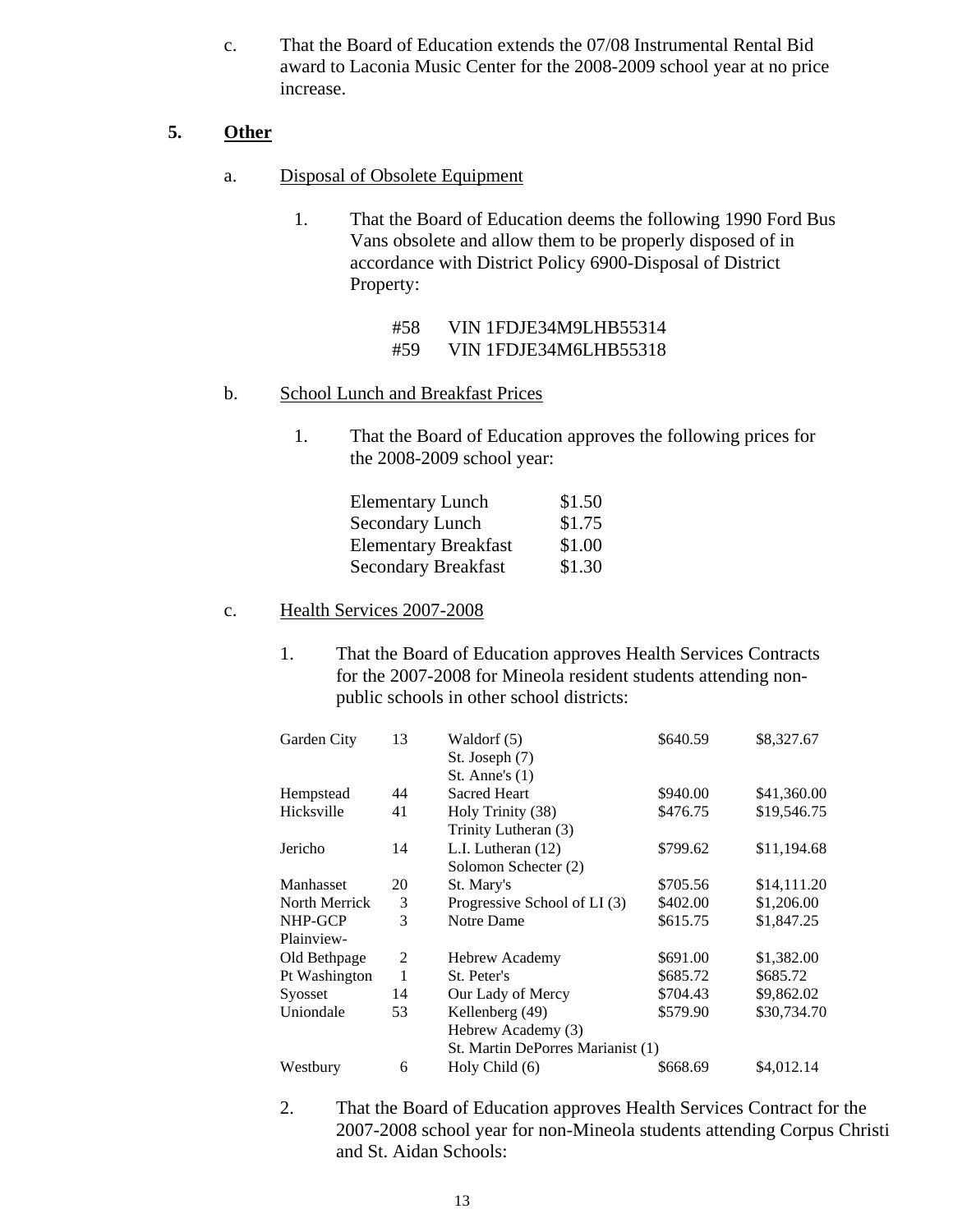|                     | <b>CORPUS</b>  |                    | <b>COST</b> |                 |
|---------------------|----------------|--------------------|-------------|-----------------|
| <b>DISTRICT</b>     | <b>CHRISTI</b> | <b>ST. AIDAN'S</b> | PER PUPIL   | <b>TOTAL</b>    |
|                     |                |                    |             |                 |
| Carle Place         | 16             | 6                  | \$692.00    | \$15,224.00     |
| <b>East Meadow</b>  | 5              | 4                  | \$692.00    | \$6,228.00      |
| East Williston      | 1              | 53                 | \$692.00    | \$37,368.00     |
| Elmont              | $\overline{c}$ | $\theta$           | \$692.00    | \$1,384.00      |
| Freeport            | 3              | $\theta$           | \$692.00    | \$2,076.00      |
| Hempstead           | 12             | $\theta$           | \$692.00    | 8,304.00<br>\$. |
| <b>Herricks</b>     | $\theta$       | 56                 | \$692.00    | \$38,752.00     |
| Hicksville          | 1              | 1                  | \$692.00    | 1,384.00<br>\$  |
| <b>Island Trees</b> | 1              | 0                  | \$692.00    | \$<br>692.00    |
| Malverne            | 0              | $\overline{c}$     | \$692.00    | \$<br>1,384.00  |
| New Hyde Park-GCP   | 5              | 6                  | \$692.00    | \$<br>7,612.00  |
| New York City       | 1              | $\overline{2}$     | \$692.00    | 2,076.00<br>\$  |
| Port Washington     | 0              | 1                  | \$692.00    | \$<br>692.00    |
| Roosevelt           | 2              | $\theta$           | \$692.00    | \$<br>1,384.00  |
| Roslyn              | 0              | 2                  | \$692.00    | \$<br>1,384.00  |
| Sachem              | 1              | $\theta$           | \$692.00    | \$<br>692.00    |
| Sewanhaka           | $\overline{2}$ | $\overline{2}$     | \$692.00    | \$<br>2,768.00  |
| Smithtown           | $\theta$       | 1                  | \$692.00    | \$<br>692.00    |
| Uniondale           | 10             | 0                  | \$692.00    | \$<br>6,920.00  |
| Westbury            | 26             | 20                 | \$692.00    | \$31,832.00     |
| Wm. Floyd           | 1              | $\theta$           | \$692.00    | \$<br>692.00    |

#### d. Insurance Coverage – Student Accidents

1. That the Board of Education approves the award of student accident insurance coverage to Pupil Benefits Plan, Inc. for the 2008-2009 school year at a cost of \$7.23 per student.

**RESOLUTION #7- BE IT RESOLVED THAT** the Board of Education approves Consensus Agenda items H.1. through H.5.d.1. as presented.

- **Motion:** John McGrath
- **Second:** Laraine Salvatore

At 10:05 p.m. a motion was made for the Board of Education to go into executive session for the purpose of matters leading to implement a demotion, discipline, or suspension of a particular employee.

| <b>Motion:</b> | John McGrath                                            |     |      |
|----------------|---------------------------------------------------------|-----|------|
| Second:        | William Hornberger                                      |     |      |
| Yes:           | William Hornberger<br>John McGrath<br>Laraine Salvatore | No: | None |
| <b>Passed:</b> | Yes                                                     |     |      |

At 10:15 p.m. the Board of Education returned to open session.

**RESOLUTION #8 – BE IT RESOLVED THAT** the Board of Education approves John McGrath as Voting Delegate at the New York State School Boards' 89<sup>th</sup> Annual Convention held October 16 – 19, 2008.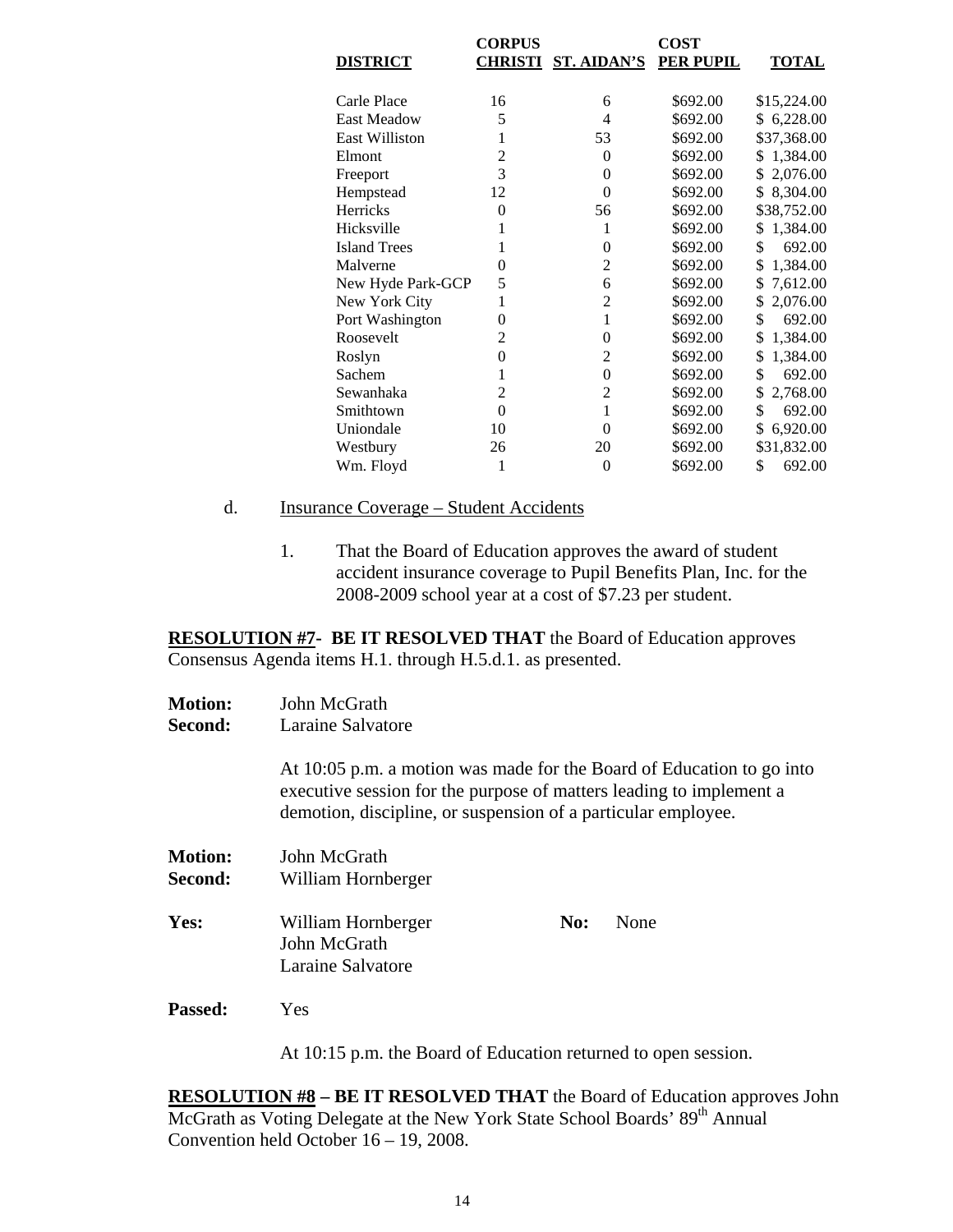| <b>Motion:</b><br>Second: | William Hornberger<br>John McGrath                      |     |      |  |
|---------------------------|---------------------------------------------------------|-----|------|--|
| Yes:                      | William Hornberger<br>John McGrath<br>Laraine Salvatore | No: | None |  |

**RESOLUTLION #9 – BE IT RESOLVED THAT** the Board of Education approves the appointment of Ellen McGlade-McCulloh, Ph.D. to the position of Science Teacher, effective September 1, 2008; probationary period, September 1, 2008 to August 31, 2011; salary, Doctorate, Step 6, \$88,745.00.

| <b>Motion:</b><br>Second: | John McGrath<br>William Hornberger                      |     |      |
|---------------------------|---------------------------------------------------------|-----|------|
| Yes:                      | William Hornberger<br>John McGrath<br>Laraine Salvatore | No: | None |
| <b>Passed:</b>            | Yes                                                     |     |      |

**I. Public Comments**

**Passed:** Yes

None

## **J. Board of Education Reports**

- Comments from Board President
- Board Committee Report
- Superintendent of Schools' Reports & Comments
	- o Superintendent Comments

The Superintendent of Schools apprised the audience of an adjustment to the agenda format (Pre-meeting part of the opening meeting whereby the Board will discuss agenda items). The Superintendent of Schools stated the following would be discussed at the Board's Retreat: SAT Prep program; Grade Configuration; parking space at Willis; and asked if anyone had specific questions to present them before the meeting so he could obtain an answer.

The Superintendent of Schools also discussed the Commissioner's decision regarding Ms. Salvatore's petition: Commissioner emphasized concerns not only procedurally but the rights of individuals being violated in not being given any due process.

District's counsel stated that the Commissioner's position was that he was being asked to rule on individuals, and/or if the ruling would impact individuals who should have been served with papers in order to be given the opportunity to respond. By not naming people they were denied due process.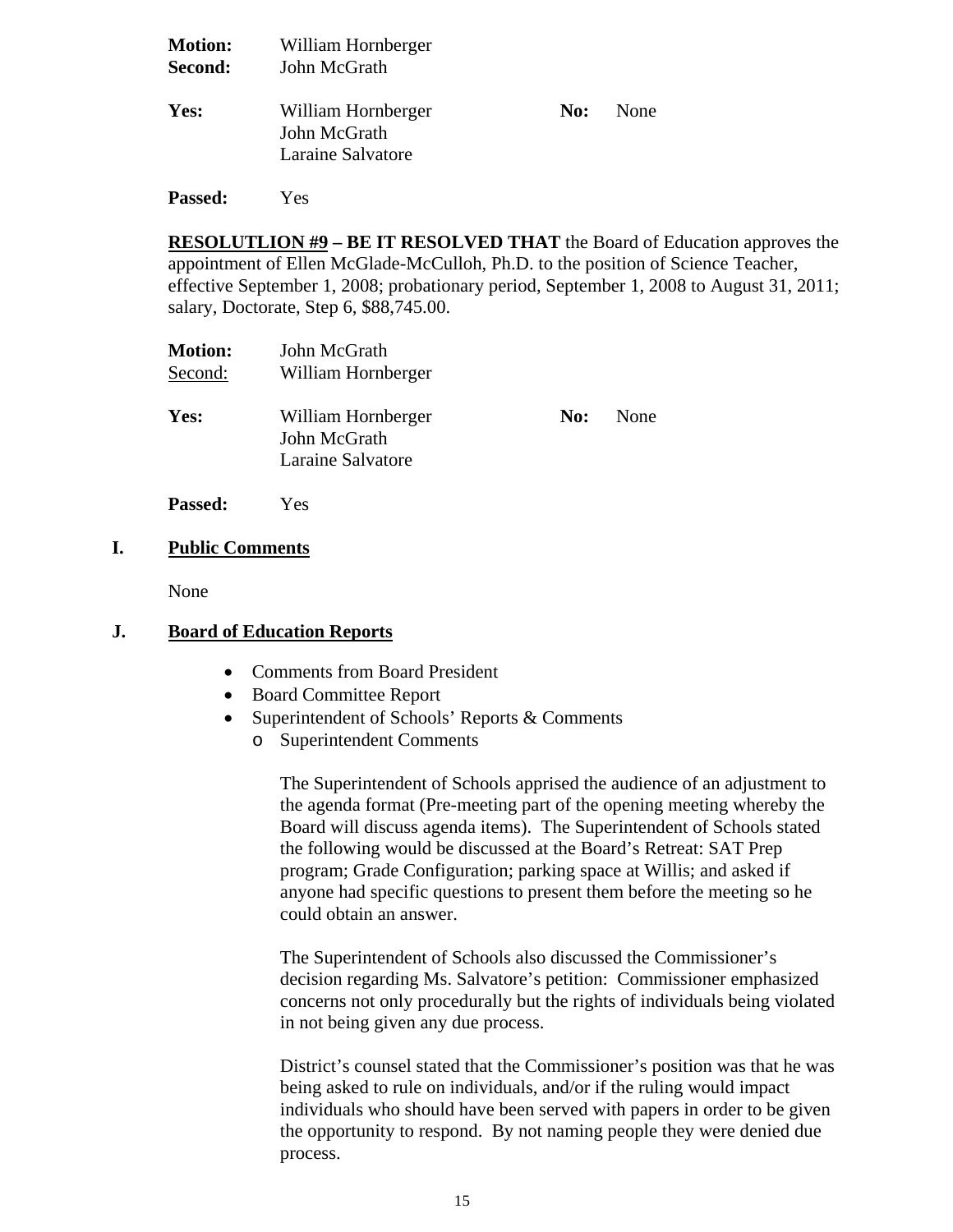The Superintendent of Schools stated the following topics for the administrative retreat: team formation; goal setting; and results of 2007/08 student achievement are extremely positive.

Also discussed: excitement for upcoming school year; looking forward to goal setting of the Board; 2008/09 staffing issues; capital projects are ongoing (Middle School, Meadow Drive, and Jackson Avenue) and the district is in a good position come September.

Ms. Goffman presented an update on curriculum work on projects taking place at the Middle School, Elementary and High Schools (Math, Science, AIS, Reading, integrated units, new program (Geometry), research projects, and summer programs. Mr. McGrath inquired if the students were assessed in the beginning and end of the programs. Ms. Goffman responded yes. Mr. Hornberger inquired about a summer program at Meadow Drive. Ms. Goffman responded it was a Special Education program. Ms. Patterson stated Meadow housed 80% of the Summer Special Ed Program. Vice President Salvatore noted that it was not as crowded. Ms. Patterson responded they are being more stringent and strictly adhering to guidelines, and as the years go on there will be fewer students.

The Superintendent of Schools also discussed: meeting with residents to discuss their concerns about the school system and areas they feel needs improvement; recovery of funds from Nextel as a result of expenses incurred by the district in the withdrawal of proposal by Nextel; working on the End of the Year Report; starting and ending times of schools; Town of North Hempstead recycling program; and resolve staffing issues.

- o Capital Updates
- Table Reports
	- o Finance and Operations Report
		- Monthly Financial Report
		- Building & Grounds Report
			- Building Usage
			- Vandalism
			- Work order status
		- Transportation Report
- Special Reports

\*Public Questions - Board Committee Reports; Student Organization Report; Superintendent's Report; Table Reports (All Finance & Operation Functions); and Special Report

#### **K. Executive Session**

At 10:44 p.m. a motion was made for the Board of Education to go into executive session for the purpose of matters leading to implement a demotion, discipline, or suspension of a particular employee.

| <b>Motion:</b> | John McGrath       |     |      |
|----------------|--------------------|-----|------|
| Second:        | Laraine Salvatore  |     |      |
| Yes:           | William Hornberger | No: | None |